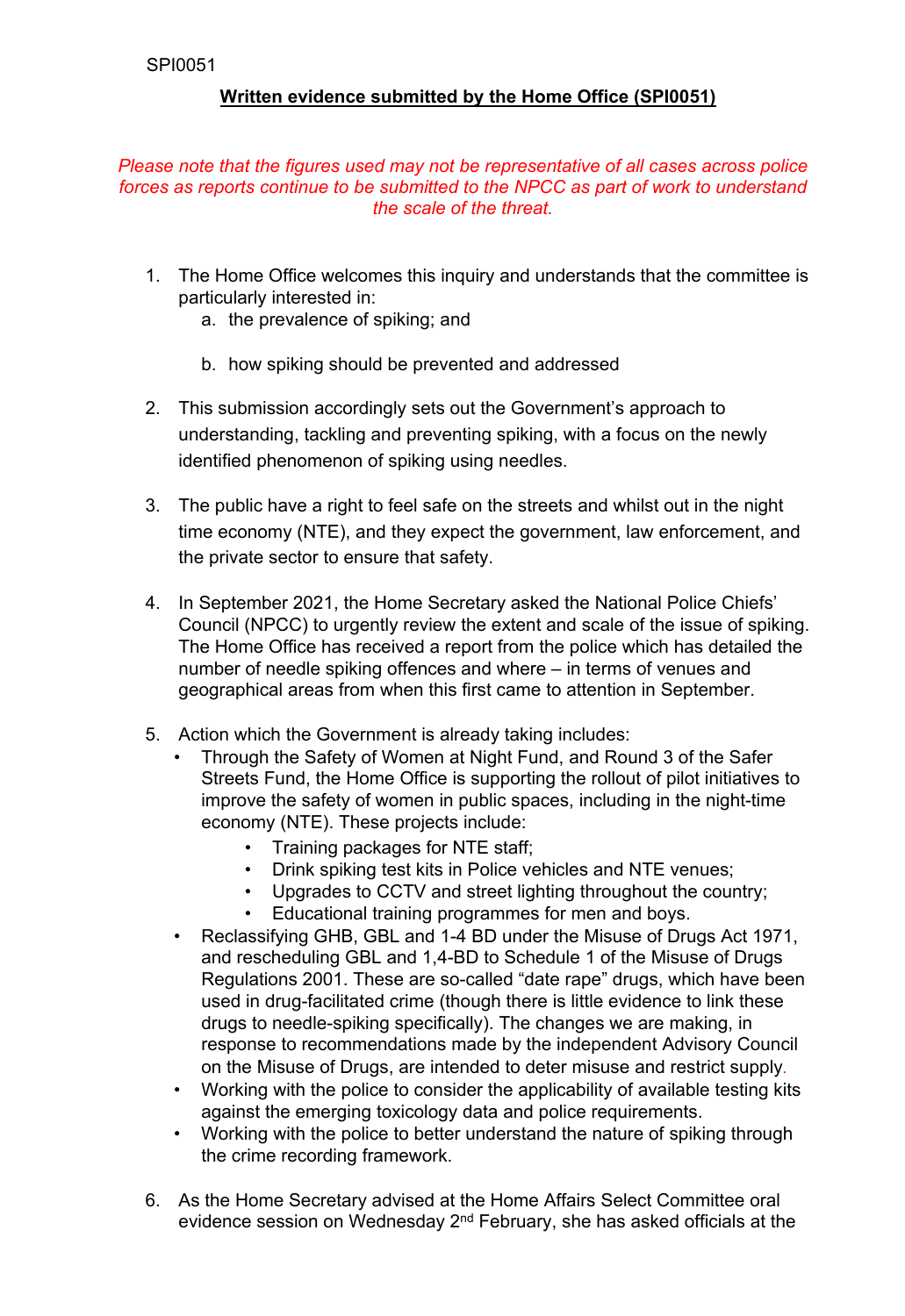Home Office to look at options for preparing a specific criminal offence on spiking. It is important to emphasise, as the Home Secretary did, that a comprehensive understanding of the issue is key and therefore any changes in that direction will take time.

- 7. Further details of these are given below, together with examples of good practice across the country, but the Home Office recognises that more is needed and is now working to develop a whole government response to join up interests and ensure a coherent and consistent response, from prevention through to investigation and support for victims. This will range from working with industry to develop testing kits that can be used at venues, working with the Department for Education at educating and awareness raising at universities, and with the Department of Health and Social Care to ensure appropriate support and care is provided to victims of spiking who come to A&E. We will also consider the case for a specific offence of spiking.
- 8. The NPCC has established a reporting mechanism to enable forces to report any reported incidences of needle-spiking to help us to gain a better understanding of the scale and nature of the problem. The figures need to be treated with some caution but, so far, for the period 1 September 2021 to week commencing 17 January, forces have reported 1,212 reports of needlespiking to the NPCC..
- 9. Cases of needle spiking have been reported in almost all Police Forces in England and Wales, as well as in Scotland. A large-scale effort is being made by law enforcement to centrally track cases and understand the scale of the threat and the motivations of the perpetrators.
- 10. Several hotspots for this crime have been identified by the NPCC (by police force) as:
	- o Nottinghamshire
	- o Merseyside
	- o Northumbria
	- o Avon and Somerset
	- o Sussex
- 11. The majority of reports have been made within busy city and town centre venues, principally night clubs, music venues and cocktail bars. Although not unheard of, very few incidents take place in suburbs and rural pubs and inns.
- 12. Offences primarily take place on weekends, though there have been reports of incidents occurring on weekdays.
- 13. To date, reported incidences of spiking have predominately targeted young women, though males have also reported the crime.
- 14. Based on figures provided by the NPCC, the current average age of those reporting being victims is 22 years old. In the instances where police have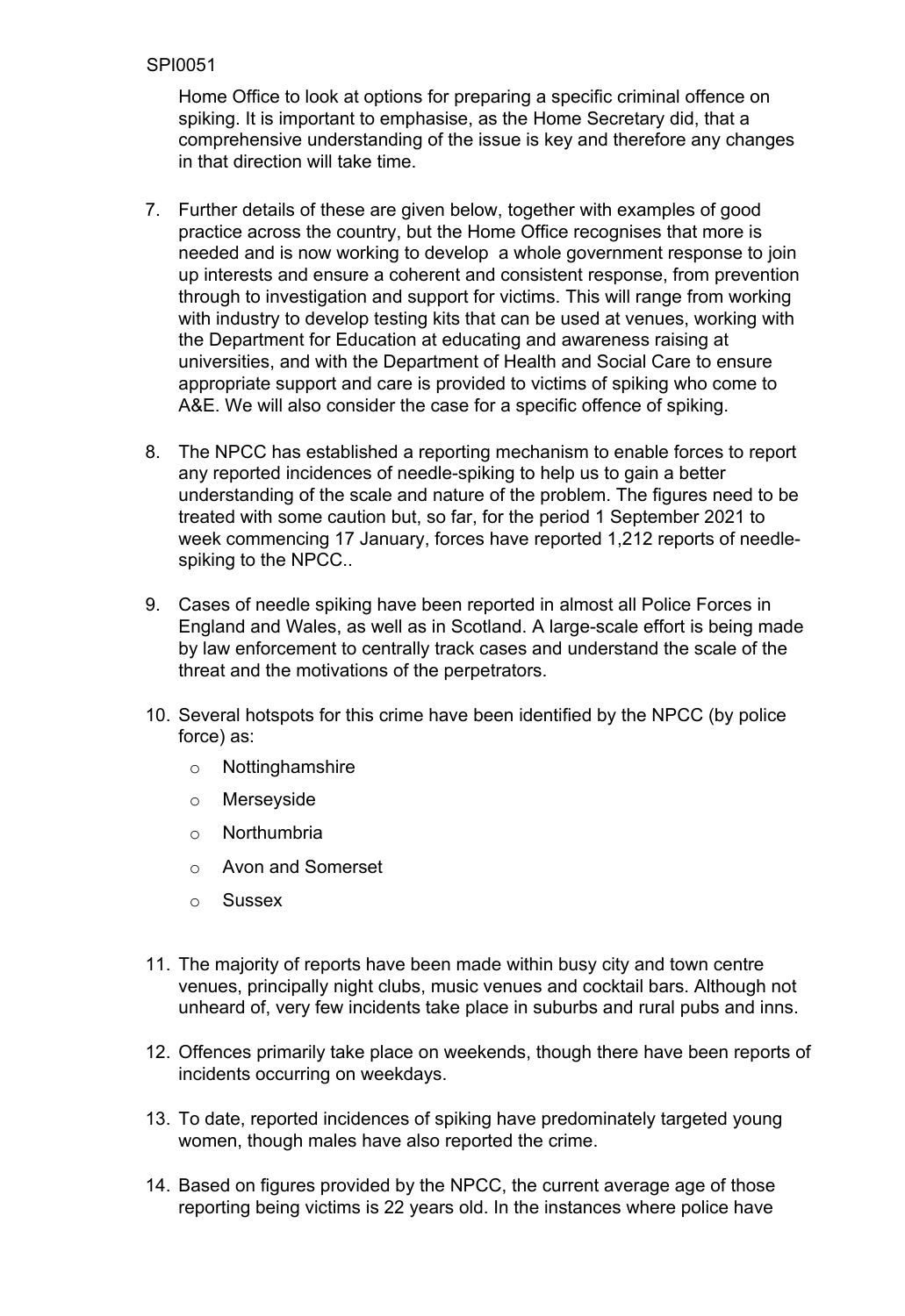details, 998 females and 141 males have reported being a victim of needle spiking.

- 15. We urge everyone to remain vigilant and to call the police as soon as possible if they believe that they or someone around them have been spiked. We also urge staff at NTE venues, including licensed security staff, to look out for individuals acting suspiciously. It is vital that suspected victims are seen by police as soon as possible; officers will then be able to take and submit samples for testing to enhance our understanding of the crimes; we also want to ensure that victims receive the correct support.
- 16. Virtually all reports of attacks of needle spiking have been obtained from victim testimony with varying levels of detail. As a newly identified phenomenon, there are currently very few reliable identifications of potential suspects, and limited intelligence relating to motive and substances used.
- 17. There is currently little evidence of subsequent offences, such as acquisitive crime or sexual offending, occurring as a result of individuals being spiked using needles; it is currently unclear what intentions offenders have beyond committing the act of spiking.
- 18. The Home Office is working closely with colleagues across Government and law enforcement to understand and tackle this issue. We recognise that spiking, particularly facilitated by a needle, can be a very distressing and frightening experience for victims and we want to ensure that those reporting these incidents have access to the right support.
- 19. Deputy Chief Constable (DCC) Rachel Kearton, the NPCC lead for alcohol, has been meeting regularly with representatives from industry to understand what actions can be taken in partnership to ensure that members of the public are as safe as possible on nights out.
- 20. DCC Jason Harwin, the NPCC lead for drugs, has been leading the law enforcement approach to understanding and tackling the increased reports of spiking, meeting regularly with government and law enforcement to develop a comprehensive response. This includes centrally tracking reports of spiking across all police forces and ensuring that there is a sufficient forensic capability to help identify what substances are being used.
- 21. Government alongside the NPCC, are working closely with the Department of Health and Social Care to ensure that suspected victims are given appropriate support, and that police are able to take samples to shed more light on the substances used and to help support any criminal proceedings.
- 22. The Department of Health and Social Care, including its Office for Health Improvement and Disparities, the National Clinical Director for Urgent and Emergency Care and the National Police Chiefs' Council (NPCC) met on 6 December 2021 to discuss standardisation of processes and information sharing between health and police. They are now co-producing guidance on this issue for accident and emergency departments. They are planning to undertake this work with the Royal College of Emergency Medicine.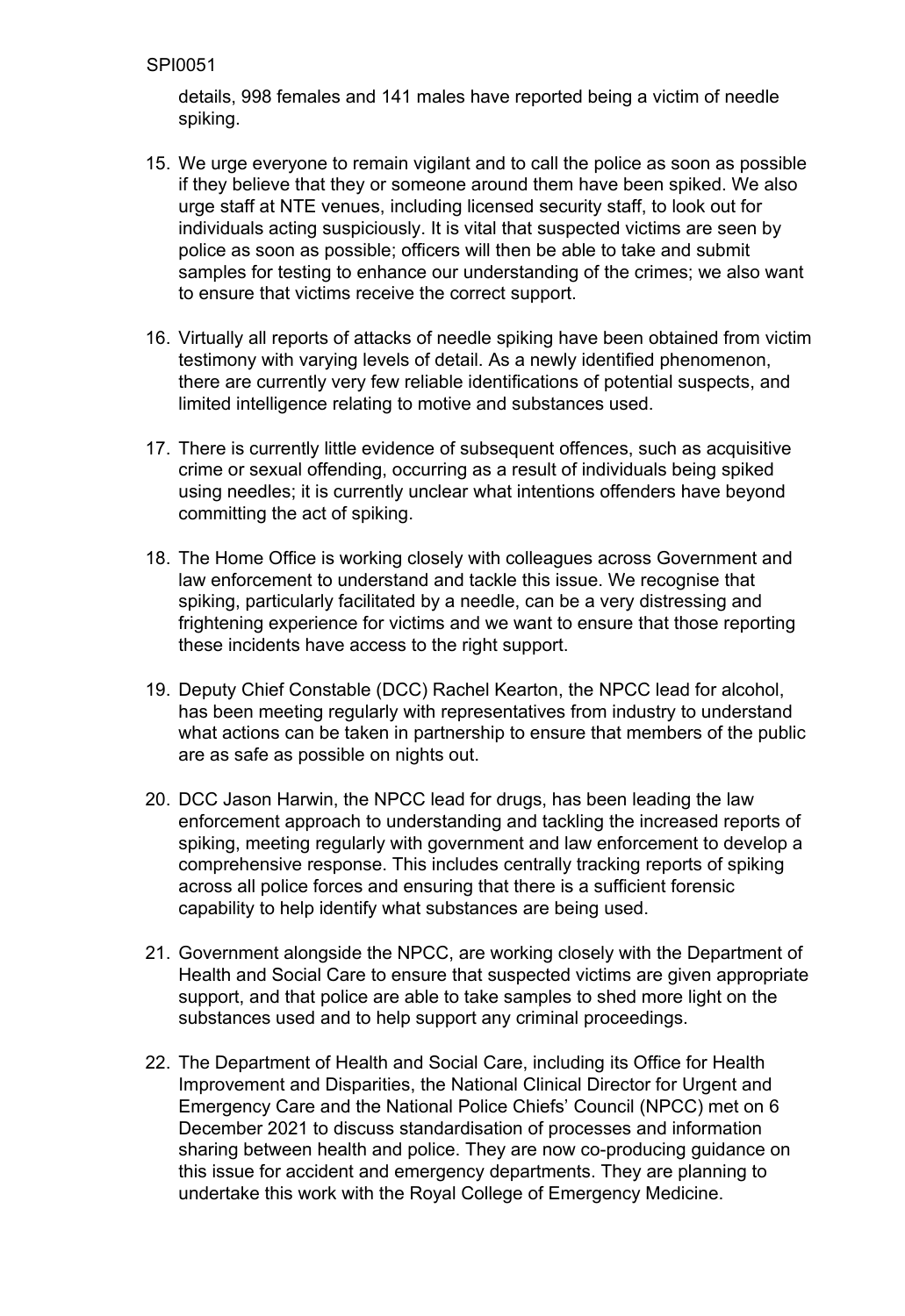23. We are aware of examples of partnership working across the country:

o Devon and Cornwall Police introduced a force-wide strategy to obtain a more detailed picture of the issue around drink spiking in partnership with other agencies and the licensing trade. Police officers are able to utilise drink testing and urine testing to get initial results when allegations are made and take further action where appropriate.

o Bristol City Centre Business Improvement District (BID), in partnership with Avon and Somerset Police, Bristol City Council, and the Bristol @ Night panel to raise awareness and tackle spiking in more than 50 venues in Bristol. The campaign is providing venues with Drink Spiking Testing Kits, a drink spiking procedure guide to train staff, and campaign materials to display within venues.

24. The Home Office is working with the police to consider the available testing kits with a view to commissioning a scientific review of their efficacy. This process will be challenging and is expected to take some time. We urge anyone with information on spiking incidents to contact the police.

## **Existing powers to tackle spiking**

- 25.Although we know that not all cases of spiking, whether in drinks or by needle, occur in nightclubs, we understand that these settings might be specifically targeted by offenders for this type of attack. We urge premises to assess what steps they think are needed for their particular venue to ensure their patrons are safe and protected.
- 26.However, we are not solely reliant on venues taking action themselves. The law already allows relevant conditions to be imposed.
- 27.The Licensing Act 2003, which governs the control and issuance of licences to sell alcohol, allows local licensing authorities to take a tailored approach to granting premises licences in order to uphold the four licensing objectives – the most relevant here being the objective to prevent crime and disorder.
- 28.Licensing authorities can impose conditions on any business that wants to sell alcohol, in order to reduce crime. These can include requiring the presence of suitably trained and accredited door staff, or CCTV for example. Furthermore, a local licensing authority can, when appropriate, require a licence-holder to enforce entry searches as a condition of a premises licence.
- 29.The police already have considerable powers to take action where they think there is a problem – these include temporary closure powers. They can call for a review of the premises licence and work with the management and the licensing authority to introduce new conditions to allow the premises to operate more safely. Local mechanisms can introduce searches where they are needed more quickly than waiting for a national mandate to be brought into effect.
- 30.There are a range of initiatives around the country supported by government funding that are already taking multi-agency action. Several areas have introduced safe spaces, including Chelmsford, Portsmouth, and Wrexham<sup>1</sup>–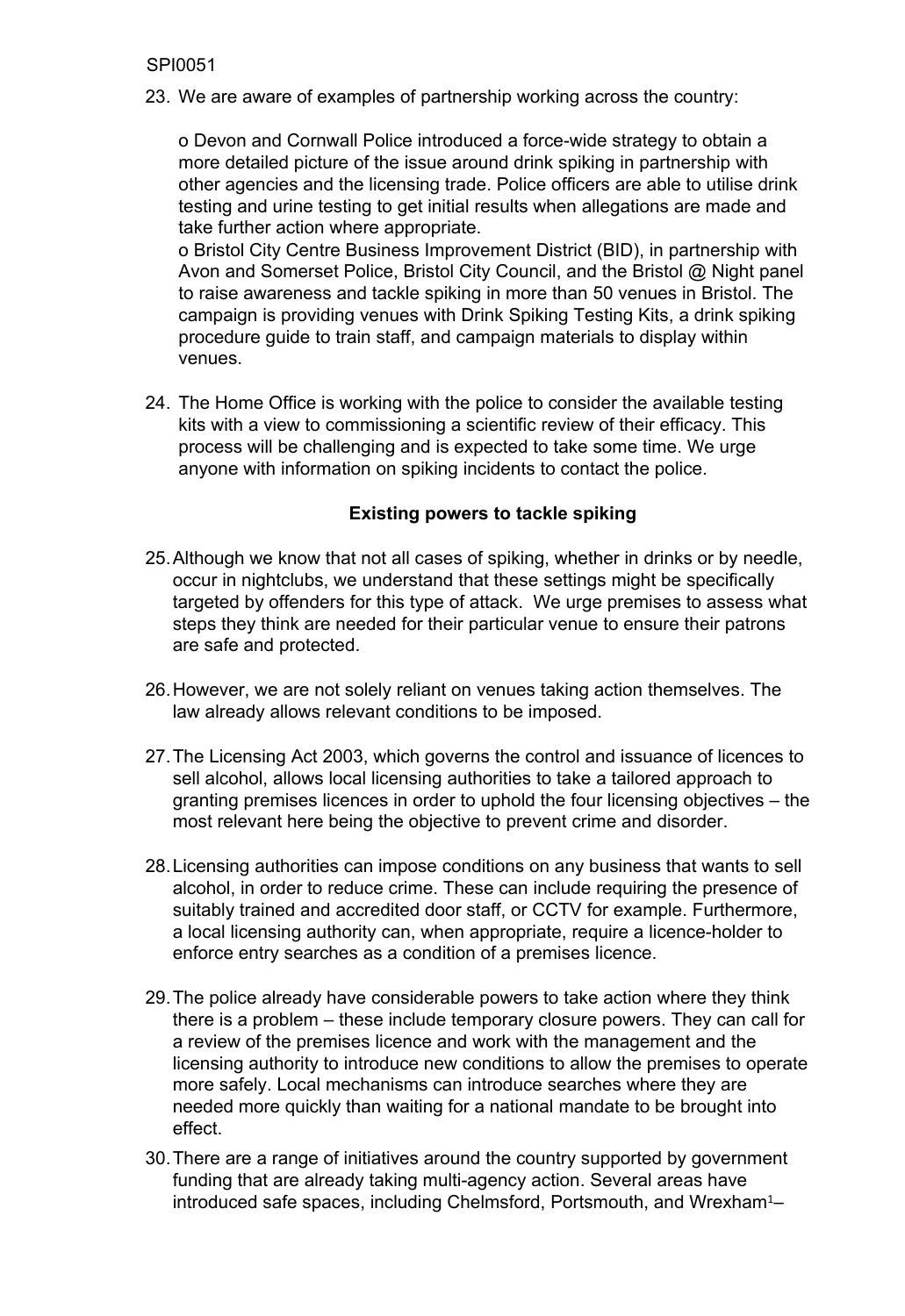areas where a combination of medical assistance, supervised recovery and other support services is provided to intoxicated, injured or vulnerable individuals.

- 31.Another area extended a scheme whereby door staff convert into street marshals at the end of the night across the whole city centre. Others have introduced taxi marshals, and organisations such as the Street Pastors provide invaluable assistance to those who may be vulnerable.
- 32.The Home Office is working closely with colleagues across government and law enforcement, including the Department for Health and Social Care to ensure that victims of spiking are receiving the proper treatment and support.
- 33.Victims can obtain medical advice via A&E or primary care. NHSEI issued messages to its Emergency Preparedness, Resilience and Response communications team and on the NHS website. In addition, UKHSA issued a briefing note to health protection teams and advice to the public via the FRANK website.<sup>2</sup>

## **Violence Against Women and Girls (VAWG)**

- 34.The Government is supporting the rollout of pilot initiatives to improve the safety of women in public spaces, including in the night-time economy. We are delivering a £5 million 'Safety of Women at Night (SWAN)' fund, in addition to the £25 million Safer Streets Fund Round 3 (SSF3). These funds are supporting projects that target potential perpetrators of violence against women and girls and seek to protect potential victims, as well as delivering educational programmes and training to raise awareness and change behaviours.
- 35.There have been 22 successful bids for funding for the SWAN Fund, and 57 for round 3 of the Safer Streets Fund, totalling more than £27.7m in funding to improve the safety of women in public spaces.
- 36.Bristol City Council will receive funding through the Safety of Women at Night Fund for a trial rollout of kits to detect drink spiking which will be made

- If your drink has been spiked or you've been injected with an unknown substance, and you think you've been sexually assaulted, go [to](https://www.nhs.uk/service-search/other-services/Rape-and-sexual-assault-referral-centres/LocationSearch/364) [your](https://www.nhs.uk/service-search/other-services/Rape-and-sexual-assault-referral-centres/LocationSearch/364) [nearest](https://www.nhs.uk/service-search/other-services/Rape-and-sexual-assault-referral-centres/LocationSearch/364) [sexual](https://www.nhs.uk/service-search/other-services/Rape-and-sexual-assault-referral-centres/LocationSearch/364) [assault](https://www.nhs.uk/service-search/other-services/Rape-and-sexual-assault-referral-centres/LocationSearch/364) [referral](https://www.nhs.uk/service-search/other-services/Rape-and-sexual-assault-referral-centres/LocationSearch/364) [centre](https://www.nhs.uk/service-search/other-services/Rape-and-sexual-assault-referral-centres/LocationSearch/364) [\(SARC\)](https://www.nhs.uk/service-search/other-services/Rape-and-sexual-assault-referral-centres/LocationSearch/364) for specialist care and support.
- If you've been spiked but have not been sexually assaulted, call 111 for urgent medical advice if you have any symptoms you're worried about. Also, contact the police to tell them what happened.
- [Find](https://www.talktofrank.com/news/spiking) [more](https://www.talktofrank.com/news/spiking) [information](https://www.talktofrank.com/news/spiking) [and](https://www.talktofrank.com/news/spiking) [advice](https://www.talktofrank.com/news/spiking) [about](https://www.talktofrank.com/news/spiking) [spiking](https://www.talktofrank.com/news/spiking) [on](https://www.talktofrank.com/news/spiking) [the](https://www.talktofrank.com/news/spiking) [Frank](https://www.talktofrank.com/news/spiking) [website](https://www.talktofrank.com/news/spiking)

#### Emergency Preparedness, Resilience and Response Comms

- If an individual has been spiked and sexual assault has not happened  $/$  is not suspected, then they should seek urgent medical advice at A&E
- If sexual assault or abuse has happened  $/$  is suspected and they are in a conscious state, then they should go to a SARC, where tests can be undertaken, including bloods.

<sup>&</sup>lt;sup>1</sup> [St](https://www.sja.org.uk/press-centre/press-releases/increase-support-for-revellers/) [John](https://www.sja.org.uk/press-centre/press-releases/increase-support-for-revellers/) [increases](https://www.sja.org.uk/press-centre/press-releases/increase-support-for-revellers/) [support](https://www.sja.org.uk/press-centre/press-releases/increase-support-for-revellers/) [for](https://www.sja.org.uk/press-centre/press-releases/increase-support-for-revellers/) [revellers](https://www.sja.org.uk/press-centre/press-releases/increase-support-for-revellers/) [|](https://www.sja.org.uk/press-centre/press-releases/increase-support-for-revellers/) St John [Ambulance](https://www.sja.org.uk/press-centre/press-releases/increase-support-for-revellers/) [\(sja.org.uk\)](https://www.sja.org.uk/press-centre/press-releases/increase-support-for-revellers/)

<sup>2</sup> **Published on NHS.UK**

If you've been spiked

<sup>•</sup> Spiking is when alcohol or drugs have been put in your drink without your permission.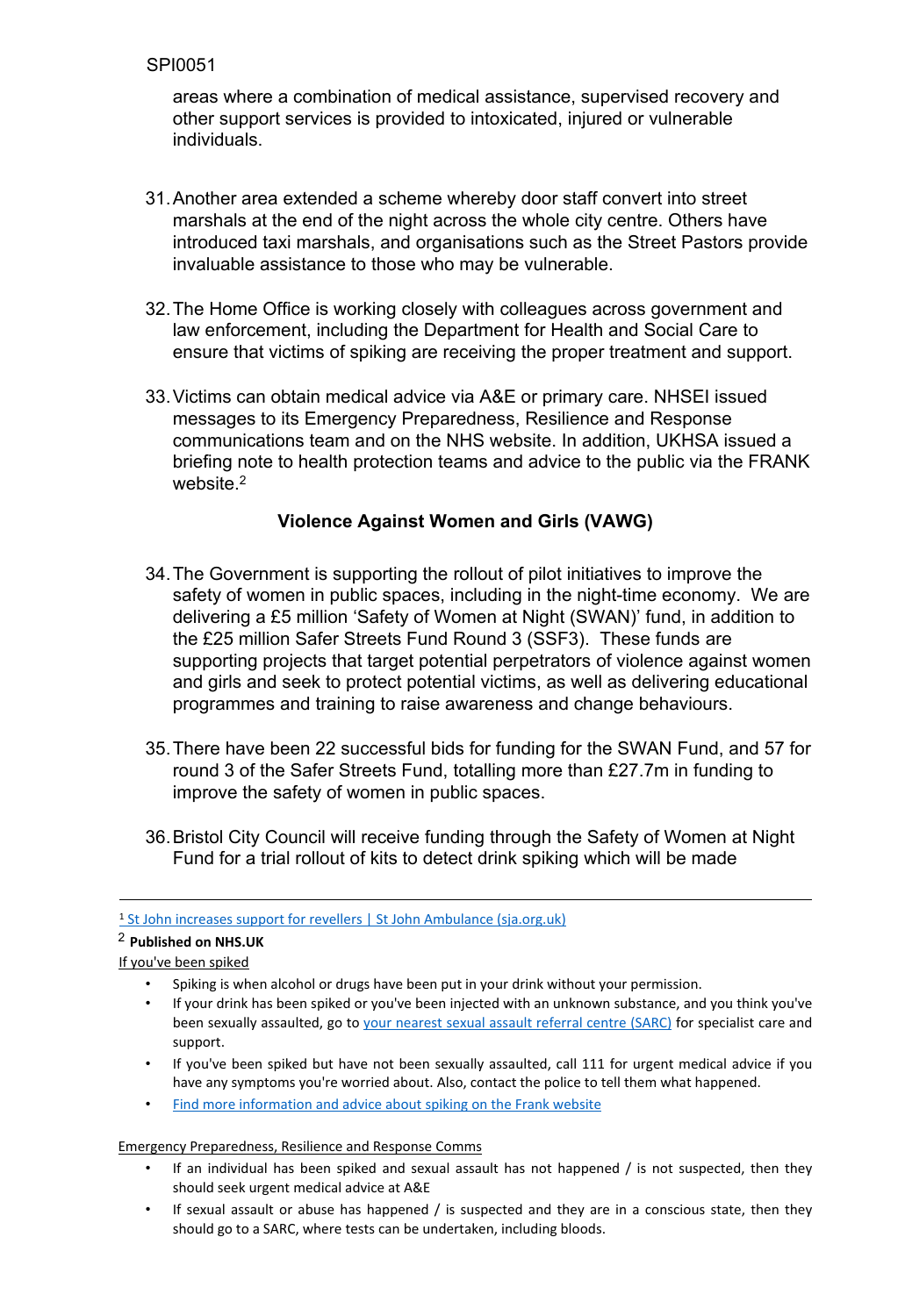available to all police officers and 60 night-time economy venues. This will enable officers to test drinks on the spot preventing assaults and help them to gain early evidence for any investigation.

- 37.Incidences of spiking also speak to broader issues of violence against women and girls. On 21 July 2021 the Government published a new and ambitious cross-Government Tackling Violence Against Women and Girls (VAWG) Strategy to help ensure that women and girls are safe everywhere.<sup>3</sup>
- 38.The VAWG Strategy sets out that we will prioritise prevention, support survivors, pursue perpetrators and create a stronger system, with an ambition to reduce the overall prevalence of VAWG crimes.
- 39.The VAWG Strategy commits to a number of actions and we are already making progress. This includes:
	- o The introduction of a new full-time National Policing Lead for Violence Against Women and Girls – with DCC Maggie Blyth now in post
	- $\circ$  a national communications campaign with a focus on targeting perpetrators and harmful misogynistic attitudes, educating young people about healthy relationships and ensuring victims can access support.
	- $\circ$  appointing a Transport Champion to make public transport safer for women and girls - Laura Shoaf and Anne Shaw have been appointed.
	- o piloting a tool, StreetSafe, which enables the public to anonymously report areas where they feel unsafe and identify what it was about the location which made them feel this way. The pilot launched in September and the data will be used to inform local decision-making.
	- o providing additional funding for projects to better understand what works to tackle violence against women and girls, as well as funding to specialist support services and helplines.

# **Women and girls in the night time economy**

40. The Security Industry Authority (SIA) are working to ensure that door supervisors' and security guards' qualifications include specific content relating to VAWG, and that its campaigns remind the industry and operatives of their role and responsibility in keeping people safe, with a focus on women's safety. The VAWG Strategy commits to the Home Office working with the SIA to consider what more can be done to strengthen these safeguards further.

41. The SIA is running a long-term public safety campaign targeted at the private security industry on this issue. In October 2021, the SIA sent out a direct communication to over 380,000 frontline licence holders advising how they can contribute to making women and girls safer in environments where they are deployed. The message includes a reminder of their training, that they play a vital role in protecting members of the public and that they have a duty of care with regard to people in vulnerable situations<sup>4</sup>. The message also includes advice of what to do should they have concerns about someone's safety.

<sup>&</sup>lt;sup>3</sup> [Tackling](https://www.gov.uk/government/publications/tackling-violence-against-women-and-girls-strategy) [violence](https://www.gov.uk/government/publications/tackling-violence-against-women-and-girls-strategy) [against](https://www.gov.uk/government/publications/tackling-violence-against-women-and-girls-strategy) [women](https://www.gov.uk/government/publications/tackling-violence-against-women-and-girls-strategy) [and](https://www.gov.uk/government/publications/tackling-violence-against-women-and-girls-strategy) [girls](https://www.gov.uk/government/publications/tackling-violence-against-women-and-girls-strategy) [strategy](https://www.gov.uk/government/publications/tackling-violence-against-women-and-girls-strategy) [-](https://www.gov.uk/government/publications/tackling-violence-against-women-and-girls-strategy) [GOV.UK](https://www.gov.uk/government/publications/tackling-violence-against-women-and-girls-strategy) [\(www.gov.uk\)](https://www.gov.uk/government/publications/tackling-violence-against-women-and-girls-strategy)

<sup>4</sup> [https://www.gov.uk/government/news/how-to-protect-yourself-and-others-guidance-for-](https://www.gov.uk/government/news/how-to-protect-yourself-and-others-guidance-for-door-supervisors#helping-vulnerable-people)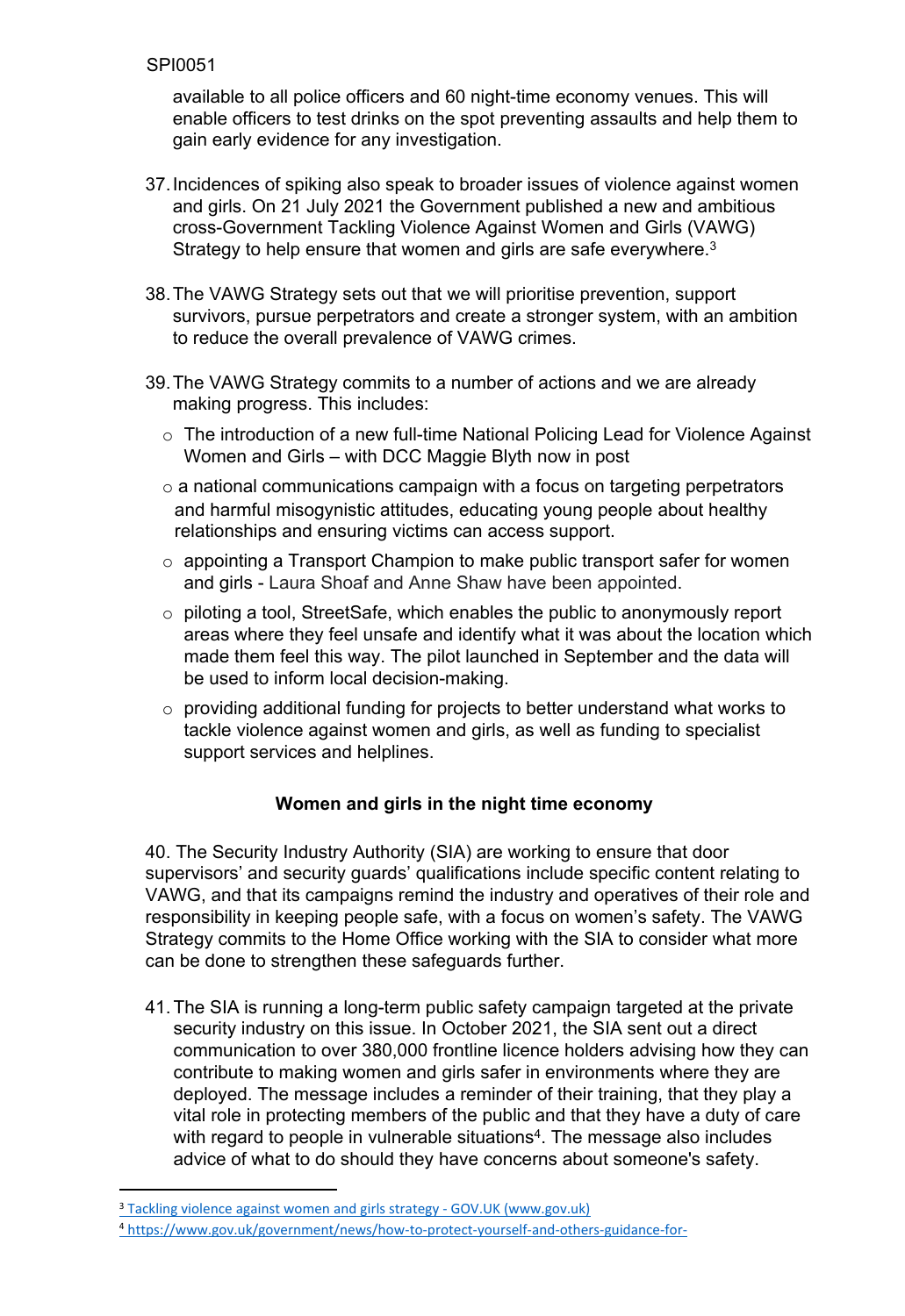- 42.Between 29 November and 12 December 2021, SIA Investigators from the Compliance & Inspections team visited numerous towns and cities across the UK including Aberdeen, Manchester, Leeds, London, Birmingham, Cardiff, Winchester and Norwich promoting our advice on how to tackle violence against women and girls.
- 43. Investigators spoke to security companies and their staff who were deployed in either higher education establishments or night-time economy venues, whose clients include large numbers of students. This included meeting large numbers of door supervisors face to face who were deployed in the night time economy. As well as checking their understanding and knowledge of how to deal with vulnerable persons and how to tackle violence towards women and girls they shared a QR code which links directly to the broadcast message sent to licence holders.

# **Controlled drugs**

- 44.The Government is determined to reduce the harms caused by illegal drugs and ensure the criminals peddling these dangerous substances are punished. On 6<sup>th</sup> December, we published a landmark Drugs Strategy. The 10-year plan is designed to reduce overall drug use towards a historic 30-year low, and includes commitments to break drug supply chains, invest in drug treatment and recovery services, and deter use of recreational drugs.
- 45.Commitments in the strategy include:
	- Investing a record £780m to deliver a world-class treatment and recovery system.
	- Dismantling over 2,000 more county lines which are used to supply drugs and often involve recruiting children.
	- Reducing demand for illegal drugs and introducing tougher consequences for those who break the law – including bringing forward a White Paper to explore options to change their behaviour via civil sanctions and court orders. This could include, where relevant and proportionate increased powers to fine individuals, requirements to attend drug awareness courses and other reporting requirements and restrictions on movement, or temporary removal of a passport or driving licence.
- 46.At present, the incidents of needle spiking have not been linked to further offending, and in the great majority of reported needle spiking incidents, there is little evidence that there has been an attempt to inject controlled drugs.
- 47.However, If the substances are controlled drugs, in addition to offences under the 1861 Offences Against the Person Act (and, if there is a sexual motive, the Sexual Offences Act 2003), offenders will be committing offences under the Misuse of Drugs Act 1971.
- 48.If it emerges that substances are being used to facilitate crime and are either not controlled or controlled but not subject to sufficient sanctions, the Government